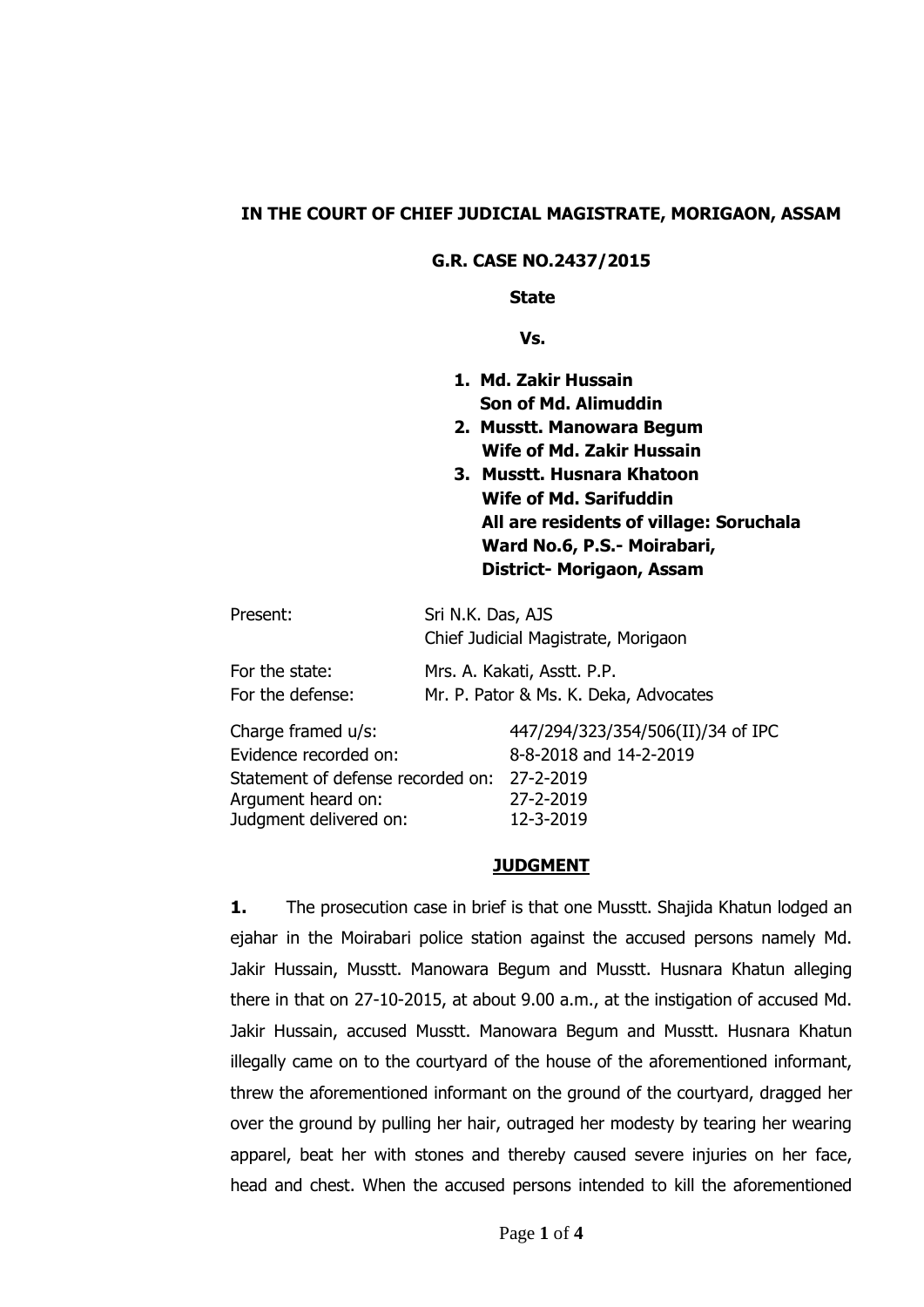informant, she started screaming and on hearing her scream, her neighbours gathered at the scene. Thereafter, the accused persons fled away from the scene and the aforementioned informant was able to save herself.

**2.** The ejahar was received in the Moirabari police station on 27-10-2015 and a Moirabari police station case No.261/2015 under sections 447/354/325/506 of IPC was registered and one sub inspector of police Sri H. Bhuyan was assigned to investigate the case by the Officer-In-Charge of the said police station. On completion of investigation, police submitted charge sheet against the accused persons namely Md. Jakir Hussain, Musstt. Manowara Begum and Musstt. Husnara Khatun under sections 447/294/323/506 IPC.

**3.** On appearance of the accused persons before Court, copies of all relevant documents were furnished to them under section 207 CrPC. After hearing both sides, after perusing case record and on prima facie materials of offences under sections 447/294/323/354/506(II)/34 of IPC being found against the above mentioned accused persons, formal charge under sections 447/294/323/354/506(II)/34 of IPC was framed, which was read over and explained to the accused persons to which they pleaded not guilty and claimed to be tried.

**4.** Prosecution in support of its case examined 3 (three) witnesses namely Musstt. Shajida Khatun, Md. Ramjan Ali and Musstt. Majida Khatun, as PW-1, PW-2 and PW-3, respectively. The prosecution also proved the ejahar as exhibit-1 and the signature of Musstt. Shajida Khatun thereon as exhibit-1 (1).

**5.** After examination of PW-1 all the three accused persons and the informant-cum-alleged victim Musstt. Shajida Khatun filed a petition jointly on 14- 2-2019 praying for disposal of the case on the ground of amicable settlement already arrived at by them at the intervention of the local villagers. On the basis of the said petition, the offences under sections 447/323/506(II) of IPC were settled on compromise as the aforesaid three offences are compoundable in nature. Thereafter, the case proceeded in respect of the remaining two offences under sections 294/354/34 of IPC. The accused persons while under examination under section 313 CrPC denied all the allegations leveled against them. Defense side refused to adduce any evidence.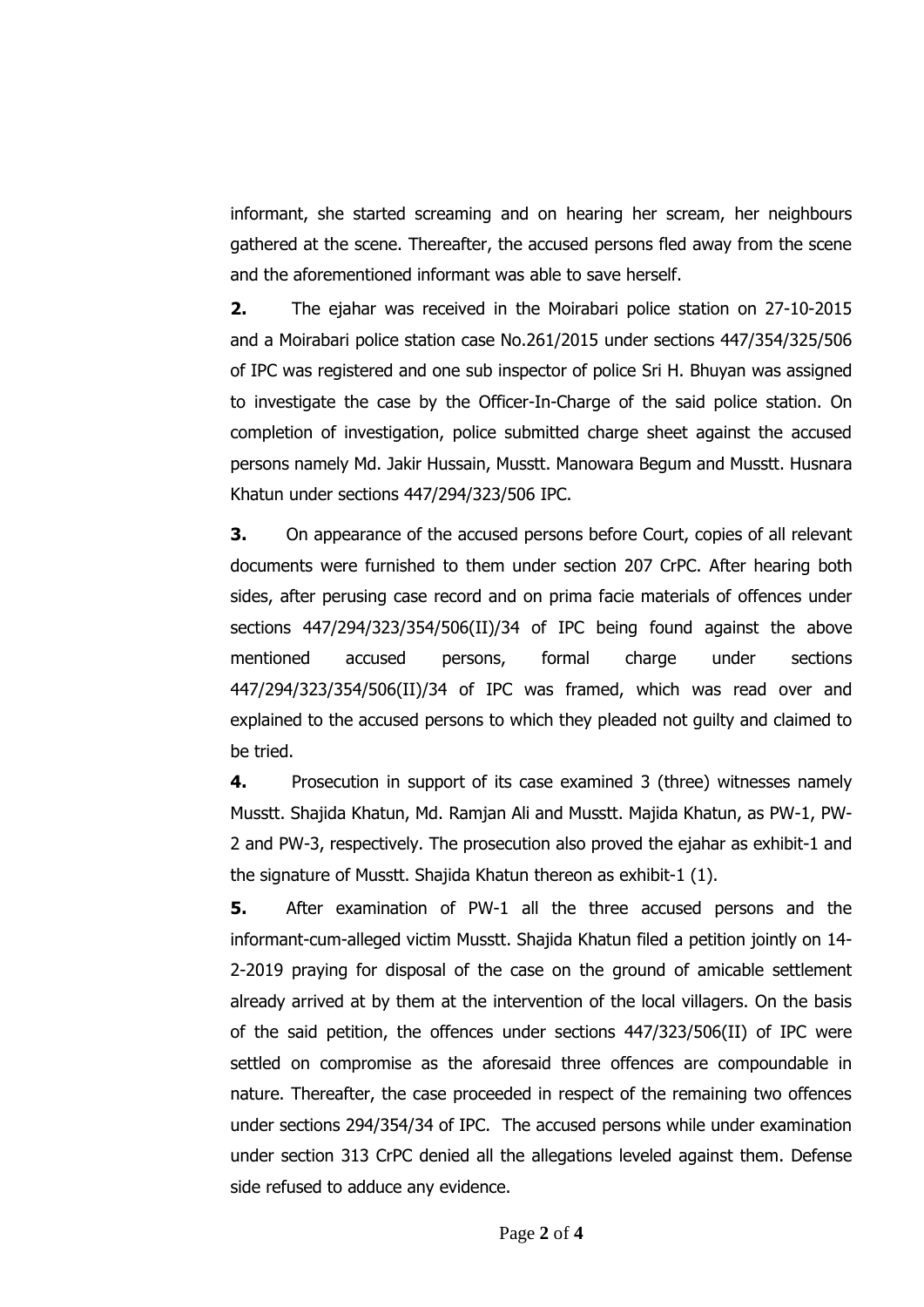**6.** I have heard the arguments of both sides, perused the case record and considered the same. The points for determination are as under:

- i. Whether the accused persons, on or about 27-10-2015, at about 9.00 a.m. at village Soruchala, Ward No.6, under Moirabari police station of Morigaon district, in furtherance of their common intention, uttered obscene words in a public place to the annoyance of Musstt. Shajida Khatun and thereby committed an offence punishable under section 294 read with section 34 of the Indian Penal Code?
- ii. Whether the accused persons on or about the same date, time and place, in furtherance of their common intention, assaulted Musstt. Shajida Khatun intending to outrage her modesty and thereby committed an offence punishable under section 354 read with section 34 of the Indian Penal Code?

### **Discussion of evidence, decision and reasons therefor:**

**7.** So far as offence under section 294 IPC is concerned, there is not a single statement in the evidence of PW-1. The remaining two witnesses did not support her at all with regard to the said offence also. So far as allegation of offence under sections 354 of IPC is concerned, the PW-1, though indicated that her modesty was outraged by tearing her wearing apparel; however, she was not supported by the remaining two PWs in this regard also. Therefore, it would be unsafe to rely on the single statement of the PW-1. None of the remaining two PWs has indicated anything implicating the accused persons. According to both of them, the matter has already been amicably settled at the intervention of the villagers. Hence, it appears that after the deposition of PW-1, the parties amicably settled the matter for which the remaining two PWs did not support the PW-1 with regard to the allegations leveled against the accused persons.

**8.** In view of the discussion above and the depositions of the PW-2 and PW-3 that the matter has already been amicably settled amongst the accused persons and the alleged victim-cum-informant of the case at the intervention of the local villagers, prosecution side did not proceed further to summon and examine the remaining witnesses as their evidence is not likely to improve the prosecution case and closed the prosecution evidence and perhaps rightly so.